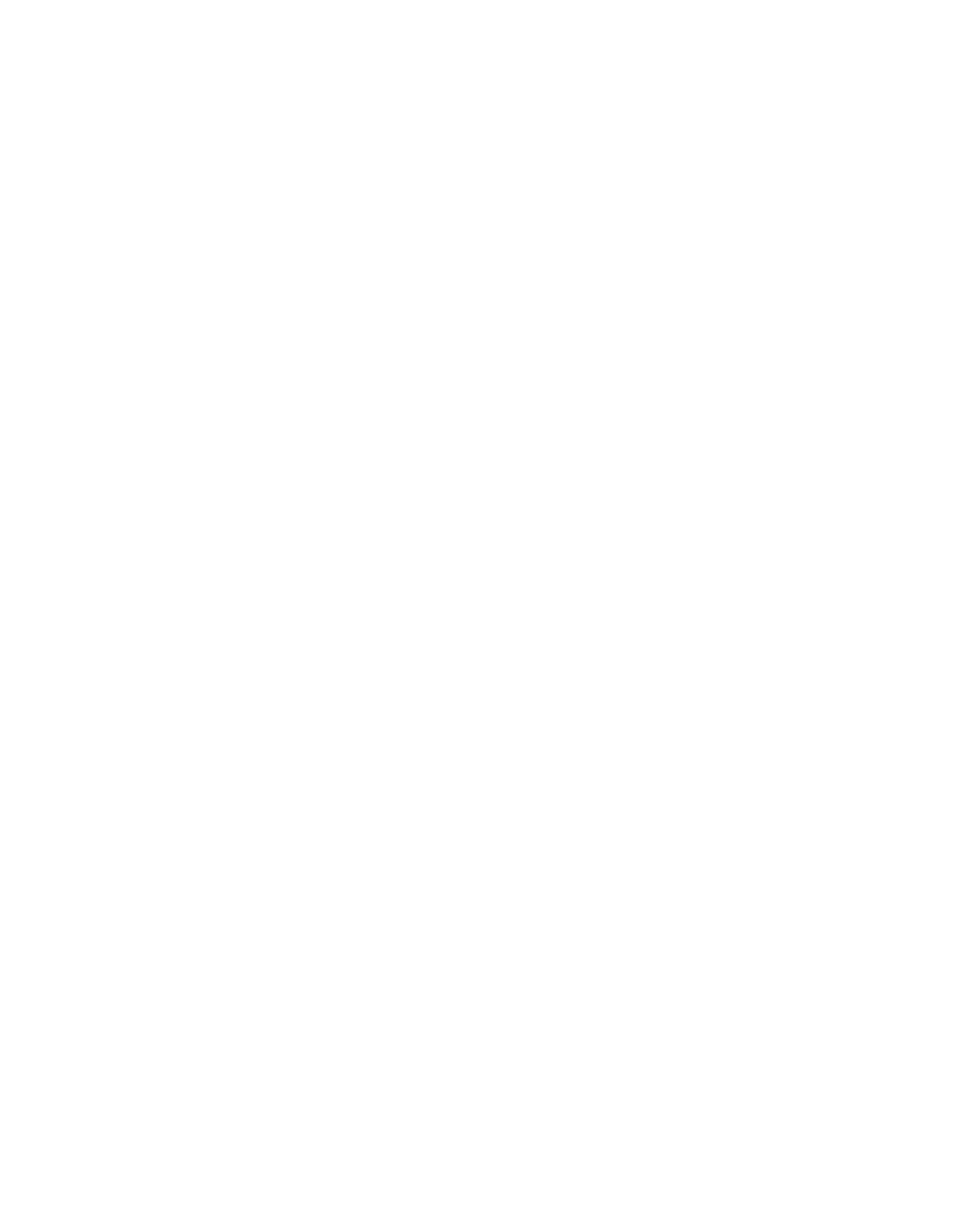*Back to Our Roots: Catalyzing Community Action for Mental Health and Wellbeing* is meant to catalyze action on promising prevention strategies to support mental health and wellbeing as a key element of population health improvement.

*"Since stress takes many forms, reducing stress may require change in the physical and social environment involving a complex set of interacting variables."*

- Dr. George Albee

The specific aims of the paper are to:

- Capture the conceptual foundation of primary prevention related to mental health from historic thinkers for the purpose of informing new advancements.
- Identify community-oriented approaches to promote mental health and wellbeing, including a specific look at the links between mental health issues and healthcare.
- Identify initial implications and next steps broadly, and within healthcare and behavioral health, to apply and advance this thinking.

# Contextualizing Mental Health

The need to respond to mental health challenges in the U.S. has grown intensely, as the human and financial cost of these challenges mount. An estimated 43.6 million adults experience some form of mental illness in a given year. Further, there is a growing understanding that there is a strong connection between mental and physical health. Research on the interplay between physical health and mental health has shown that mental health conditions, and experiences that harm mental health, can adversely impact physical health. Conversely, the onset of illness, or receiving a diagnosis of a serious physical health condition, may contribute to deterioration in mental health. This may further exacerbate the physical health condition, as a patient may have less self-efficacy in managing their condition.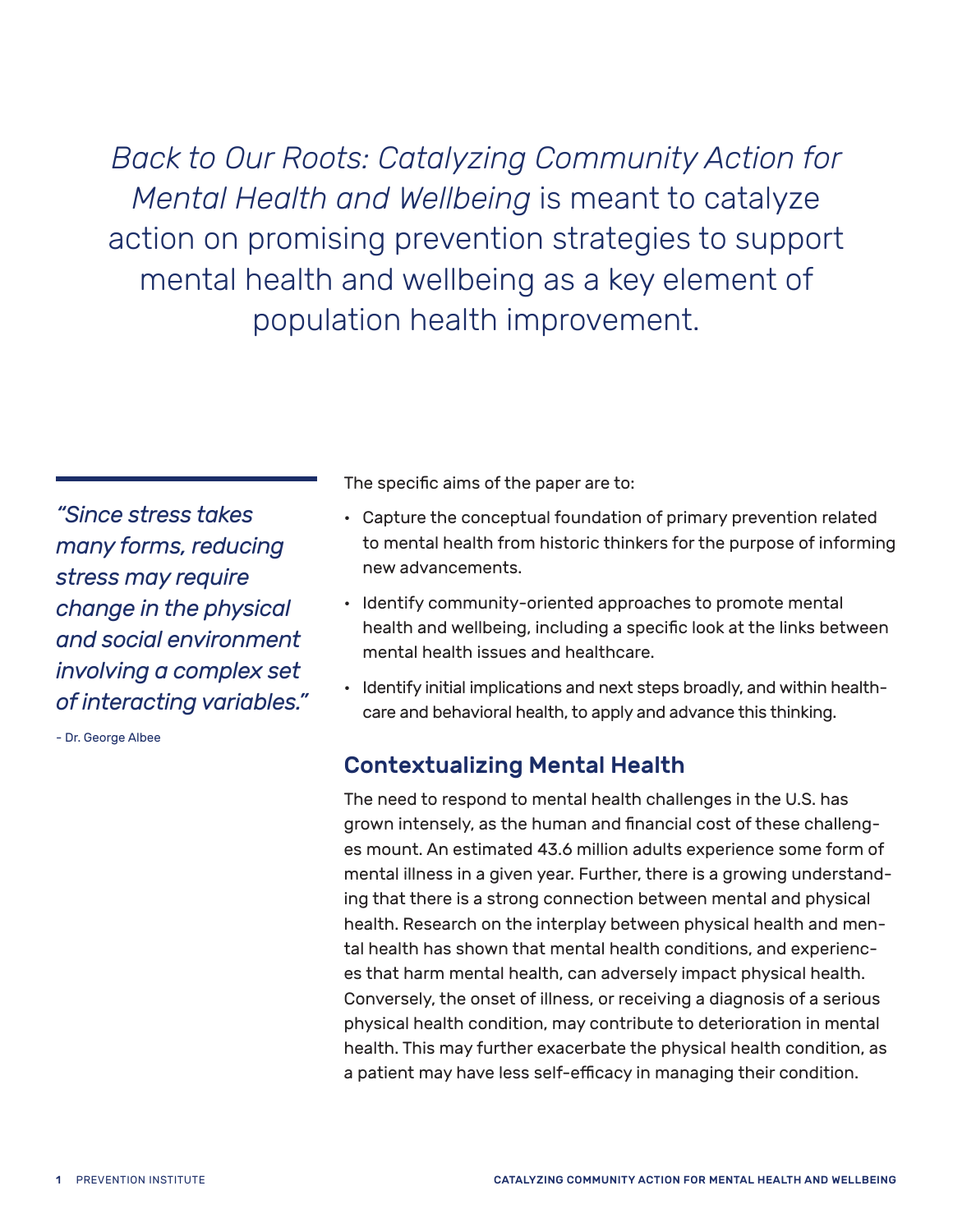#### Figure 1. Distinct Understandings of Mental Health

- **1** Psychoses, chronic, and serious mental illness (e.g., schizophrenia, clinical depression, and bipolar disorder)
- **<sup>2</sup>** Broader emotional/mental health concerns or disorders (e.g., anxiety, stress, trauma, situational depression)
- **<sup>3</sup>** Ups and downs of life's challenges and environmental adversity
- **4** Population wellbeing emphasizing resilience, joy, and self-confidence.

Clear definitions of mental health have not been standardized, and varied understandings of mental health carry divergent assumptions and implications for our collective capacity to proactively and reactively respond to the needs of the population. In general "health" has a positive connotation, however, when used with "mental," it is often conflated with mental illness, reinforcing a focus on treatment rather than an emphasis on wellbeing as a community-wide goal. This paper delineates four distinct understandings of mental health so that clearer and more effective strategies can be developed that include a more community-oriented approach to mental health and wellbeing (see Figure 1).

Community environments—the social, physical, and economic conditions in communities—have tremendous influence on the stressors that people experience in their daily lives and on the development of mental and emotional disorders. Millions of Americans live shorter and sicker lives than people who are just a few miles away, and a zip code has the ability to predict whether someone is likely to suffer from a preventable illness. Community environments drive higher rates of illness, injury, and mental health challenges for populations that face bias and discrimination, including people of color, those living with low incomes, immigrants, and the LGBTQ community. By improving community conditions, and pairing this with high-quality mental health services, our society can reduce the likelihood, frequency, and intensity of mental health challenges—and at the same time improve physical health outcomes.

Many sectors have a stake and a role in proactively advancing mental health and wellbeing, including education, housing, criminal justice and law enforcement, and economic development. The healthcare sector is also of critical importance. Primary care often serves as the entry point for physical and mental health services and is the cornerstone of a robust healthcare system. Behavioral health often manages the care of the most vulnerable and sickest patients with serious mental illness. And the interplay and often co-occurrence of mental illness with substance abuse and the impact of trauma adds further complexity to healthcare's efforts to efficiently and effectively address mental illness and the diseases of despair associated with the opioid epidemic and rising rates of suicide.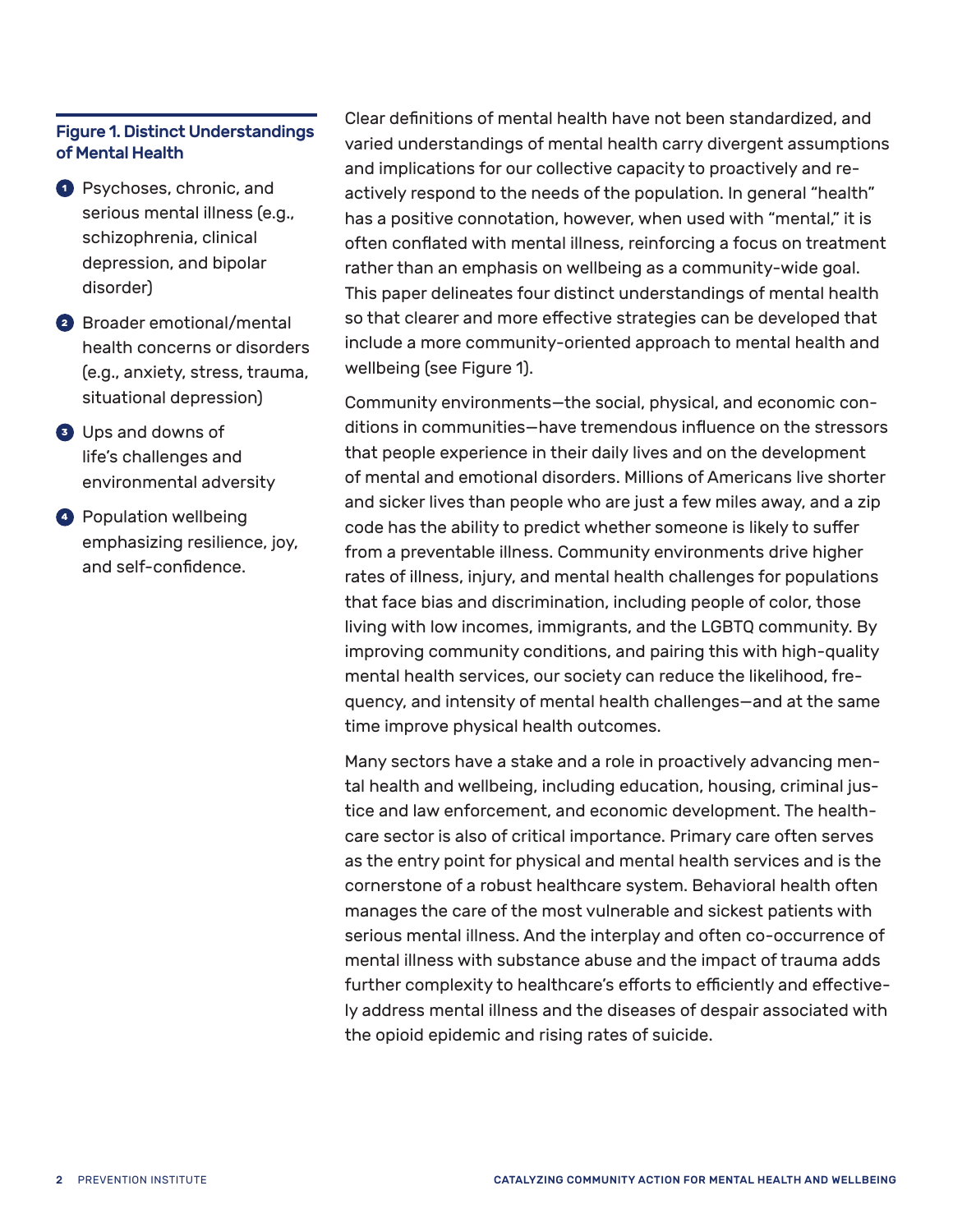# Revisiting Prevention History

The precedent for taking a primary prevention approach to population mental health is well established. Thirty years ago, pioneering community mental health thinkers championed primary prevention as a critical strategy to promote mental health at the population level in the 1987 monograph, *Concepts of Primary Prevention: A Framework for Program Development*, commissioned by the State of California Department of Mental Health. That groundbreaking and impactful publication summarized the rationale, principles, and evidence-informed strategies to promote mental health and wellbeing through primary prevention. Other important reports published by the Institute of Medicine (now known as the National Academy of Medicine) and World Health Organization emphasized the role that community determinants of health play in producing mental health, as opposed to mental illness, and the need for involvement by multiple sectors at multiple levels to create an effective community mental health strategy.

Certainly, not every mental illness or mental health challenge is preventable (due to genetic and biologic factors); however, we propose that prevention strategies that include community-level solutions can help mitigate the course of mental illness and reduce the severity and frequency of symptoms. Now is an ideal time to return to the wisdom of the pioneers in primary prevention—to build on and advance their thinking in the context of today's population-wide mental health challenges.

# An Emerging Strategy to Achieve Mental Health and Wellbeing

To reduce mental/emotional concerns and achieve wellbeing, a coherent strategy must be launched. The evolving vision of this paper builds upon the history of primary prevention and advances it with practical current experiences and findings. Effective community prevention strategy must:

- 1. Be population based. Mental health cannot be addressed one person at a time, nor accomplished by individual treatment alone.
- 2. Focus on the social, physical, and economic environment that influence people's emotional state (as well as their physical wellbeing).

*"The virtual disregard of prevention, or to put it more gently, prevention's fourth-class status in the mental health field over much of the past thirty years, has been detrimental to the mental health of the people in this nation."* 

- Dr. Stephen Goldston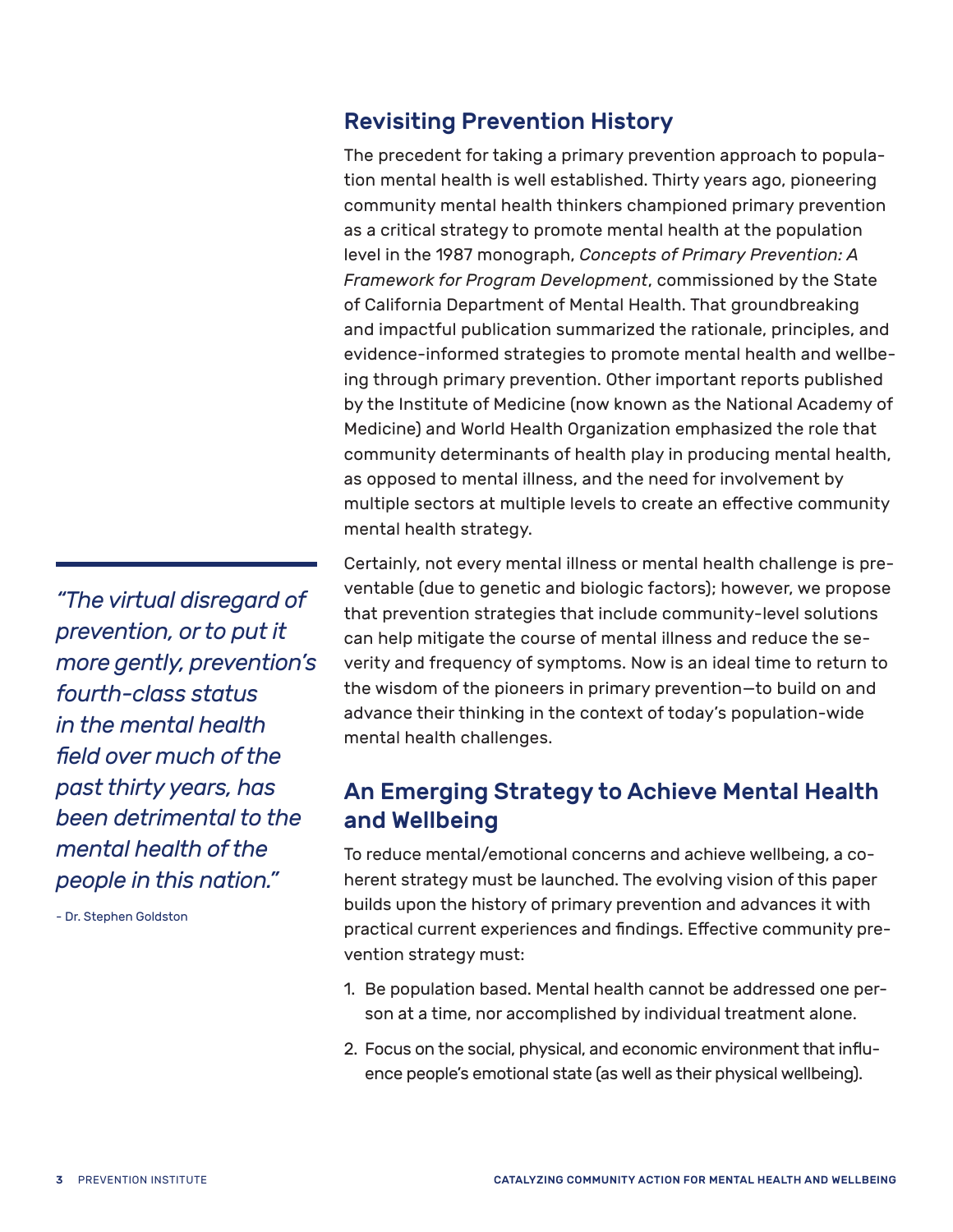#### Figure 2: Overview of THRIVE Factors Associated with Mental Health and Wellbeing



# People

- Social networks & trust
- Participation & willingness to act for the common good
- Norms & culture

# Place

- Look, feel & safety
- Housing
- Arts & cultural expression

# Equitable Opportunity

• Living wages & local wealth

- 3. Promote equity. Oppression and discrimination on the basis of race, class, education, gender identity, sexual orientation, immigration status, religion, and other characteristics have powerful, negative impacts on mental health. Acknowledging and embracing the diversity of communities can have a positive impact.
- 4. Deliberately align multifaceted strategies that reduce stressors and enhance resilience and coping skills. Successful efforts require action at multiple levels to build stronger communities.

The same things that are critical in communities to promote populationbased mental wellbeing are valuable to help people with mental health challenges maintain their quality of life and restore their wellbeing. Thus, a community mental health strategic approach is relevant to everyone, both as prevention strategy for the broad population and for those who are experiencing mental health challenges. This approach is not intended to promote an alternative to treatment or individual services; rather, it is a vital and necessary complement.

The approach we propose is grounded in effective community prevention to address the community determinants of health, or the most prominent factors in communities that shape health, safety, and equity outcomes including mental health. These community determinants are relevant to all people and places, revealing how structural drivers like racism and concentrated poverty shape living conditions and experiences. The most relevant determinants to mental health are identified below. Our approach also incorporates a concept called *Pillars of Wellbeing* that has emerged in our national mental health and wellbeing community-level work. These elements enable the necessary action to strengthen community determinants to be more specific, precise, and have a long-term impact.

We used the *THRIVE* (Tool for Health and Resilience in Vulnerable Environments) framework to understand the community determinants of health and safety that have a particularly strong impact on mental wellbeing (see Figure 2). *THRIVE* provides a systematic method for communities to advance population health and develop upstream strategies that prevent medical conditions from emerging as frequently and severely as they otherwise would, including addressing key determinants that are strongly tied to health outcomes with the greatest disparities. The *THRIVE* framework groups the community determinants of health and safety into interrelated clusters: social-cultural, physical/built, and equitable opportunity.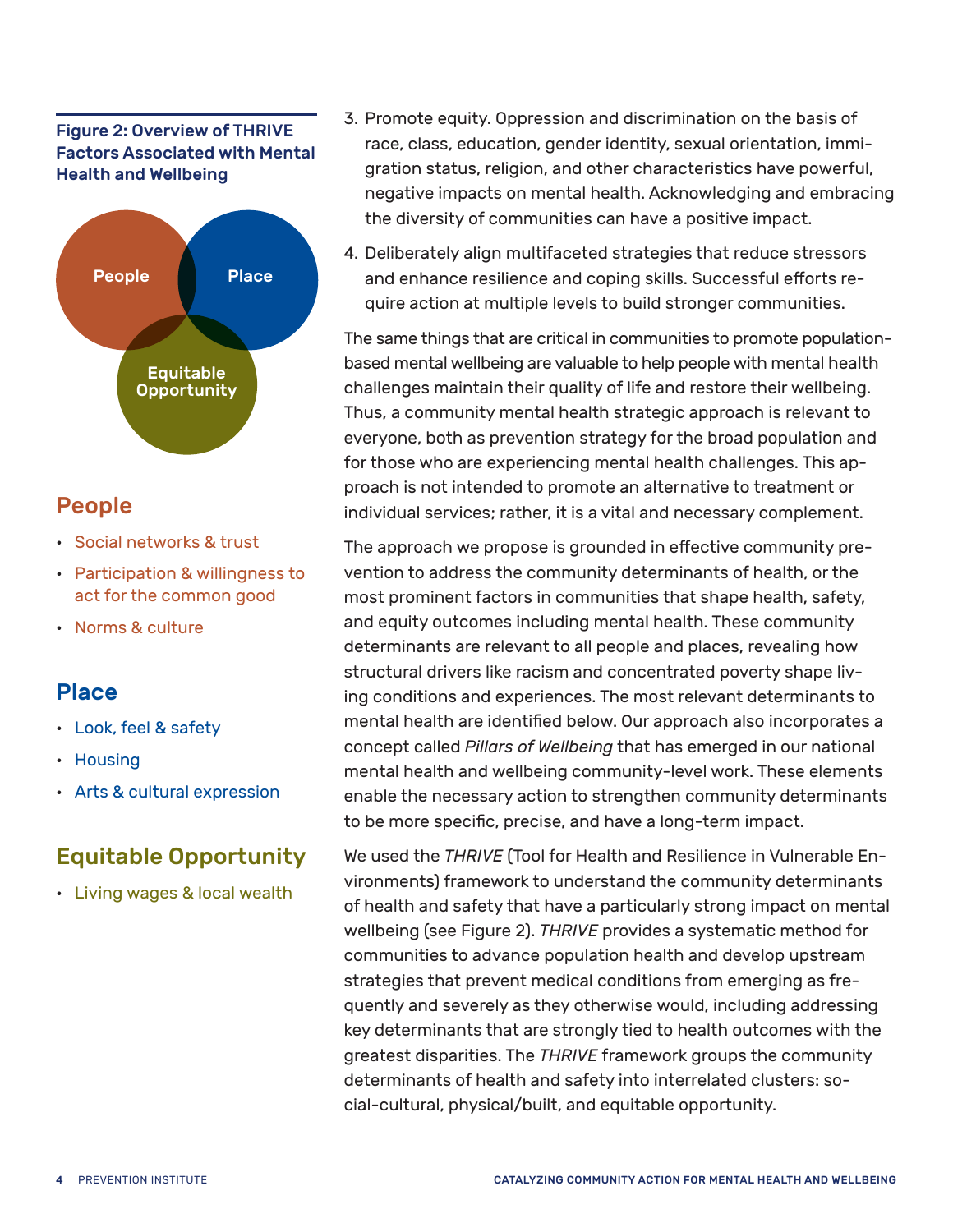#### Figure 3. The Emerging Pillars of Wellbeing

#### BELONGING/CONNECTEDNESS

Sense of acceptance and being part of a community

#### CONTROL OF DESTINY

Sense of purpose, ability to influence events that shape life's circumstances

#### **DIGNITY**

Sense of one's value, honor, and respect

#### HOPE/ASPIRATION

Belief that something better is possible and achievable

#### **SAFETY**

Experience of security

#### **TRUST**

Belief in the reliability, truth, ability, or strength of self and others

Rarely is one factor alone critical—instead the interplay of several factors leads to negative or improved outcomes. In particular, the "People" cluster (social connections and trust, willingness to act for the community good, and norms and culture) emerged as an important starting point in catalyzing change in other clusters.

*Pillars of Wellbeing* are the core stabilizing elements needed for people and for communities to flourish emotionally (see Figure 3). For example, lack of housing significantly contributes to mental and physical illness. But more specifically, these *Pillars* make it clear that housing must be safe and stable in order to avert distress, and housing practices that reinforce belonging, connection, and trust have increased capability to advance mental wellbeing.

A key characteristic of these *Pillars* is that they interact with one another in a way that compounds their strength and influence on wellbeing. Importantly, they are experienced both personally and in the broader community environment. They can activate resilience and contribute to healing for traumatized individuals and communities. In doing so, these *Pillars* facilitate an ability to navigate adversity.

Our understanding of these *Pillars* continues to evolve and emerge in our learning with communities across the U.S. through the Making Connections for Mental Health and Wellbeing among Men and Boys Initiative, funded by Movember Foundation. The initiative uses a gendered approach to mental health, allowing for a focus on the unique norms and experiences of men and boys in coping, help-seeking behaviors, social pressures, and social connections. In understanding these *Pillars*, it is important to take into account that mental health can be compromised and/or supported by how gender is perceived and socialized.

# From an Expanded Paradigm to Broader Approach

Now is the time to reinvigorate a legacy of mental health strategies grounded in community-level primary prevention, to combine this legacy with the emerging knowledge and mounting commitment to mental wellbeing building nationally, and to take cohesive action. We must widen our path from acknowledging and counting problems and fostering individual solutions to incorporating community-wide efforts. Improving the social-cultural environment (people), physical/ built environment (place), and economic/educational environment (opportunity) of communities is a vital and necessary complement to clinical and social services.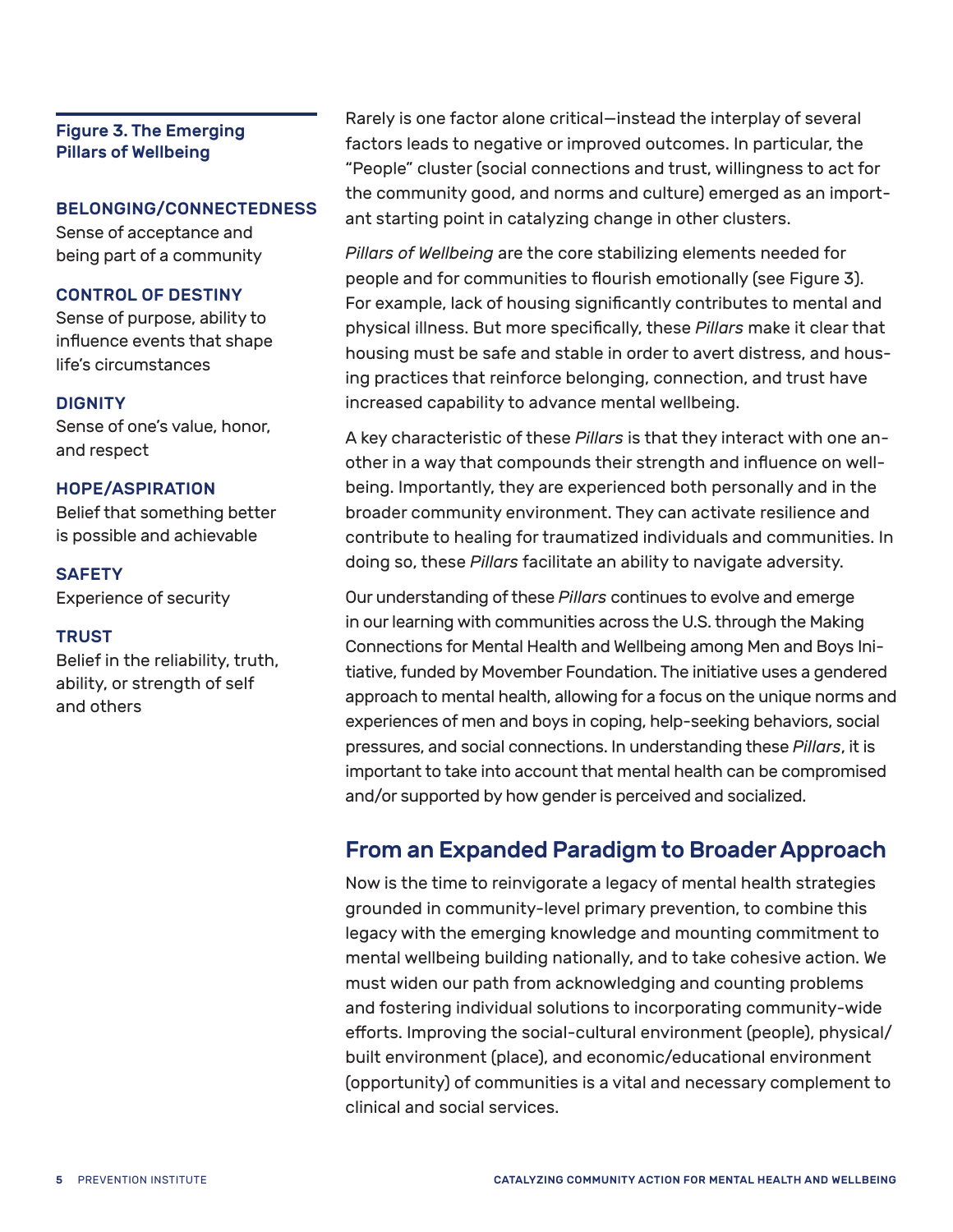#### Figure 4. Spectrum of Prevention

Influencing Policy & Legislation

Changing Organizational Practices

**Fostering** Coalitions & Networks

Educating **Providers** 

Promoting Community Education

**Strengthening** Individual Knowledge & Skills *Back to Our Roots* uses the *Spectrum of Prevention* to illustrate a multifaceted framework for furthering upstream, community-level, primary prevention strategies to shift norms and practices toward those that advance community wellbeing (see Figure 4 and 5). In addition to the overarching framework, the paper also includes specific recommendations for California and for the healthcare sector for the advancement of a multisectoral, community approach to improving mental health and wellbeing.

California has an opportunity to build upon, complement, and further push national initiatives and further local effectiveness by leveraging current efforts to move toward stronger impact by incorporating community-level action to strengthen community determinants and *Pillars* that advance wellbeing.

Healthcare can contribute to strategies that advance mental health and wellbeing by sharing data analytics on mental health, emotional challenges, and the community determinants shaping/exacerbating these challenges; providing financial and human capital investments (e.g., community benefit) to strengthen community conditions that impact mental health and wellbeing; and identifying opportunities to serve as health experts advocating for community improvements to support mental health and wellbeing.

Intentional collaboration to transform our healthcare and behavioral health systems with communities and purposeful engagement of other sectors to advance mental health will alleviate individual, familial, and community distress and increase population health and wellbeing for all.

Mental and emotional challenges take a deep toll on families and communities and are of grave concern to our health as a nation. *Back to Our Roots* seeks to stimulate dialogue, new strategies, and intentional action. It responds to the challenges faced by the sectors most accountable for health in our communities—including healthcare, public health, and behavioral/mental health—and the heartfelt distress of those across our nation who are concerned about the deep toll that mental and emotional challenges are taking on families and communities. It is challenging but not impossible. As Nelson Mandela said, "It always seems impossible until is done."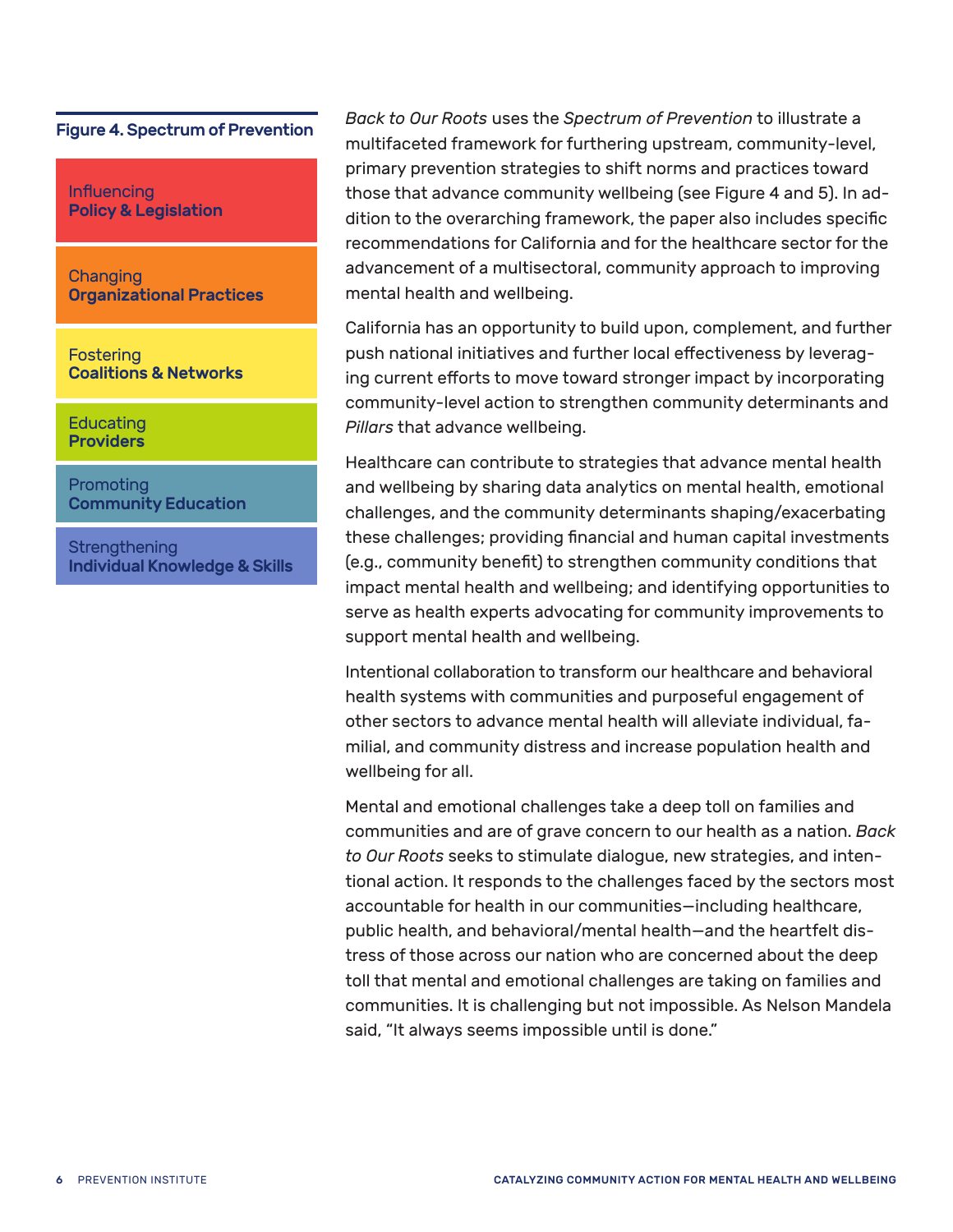#### Figure 5. Strategies for Fostering Mental Wellbeing : A Starting Point

# Influencing Policy & Legislation

Explore opportunities to incorporate community prevention strategies into existing mental health regulations and policy.

Brief policymakers on the potential financial and social gains (spanning multiple sectors) of broadening mental health strategy to include a focus on community determinants and *Pillars*.

Establish and focus funding streams to catalyze community mental health innovation with priority funding to communities grappling with impacts of bias and discrimination.

# Changing Organizational Practices

Engage community institutions including healthcare, education, business, housing and development, and others in reflecting community mental health priorities in their anchor institution roles such as hiring (e.g., hire and support the formerly incarcerated), purchasing, being a responsible neighbor, and advocating for public policies to improve community conditions impacting mental and physical health.

Consider impacts of institutional decisions and policies on wellbeing. Promote widespread adoption of organizational principles and practices for social inclusion: dismantle structural and interpersonal bias and discrimination and foster positive norms within institutions for people of all races, gender identities, religions, classes, abilities, sexual orientation, body size, or other perceptions of difference.

Refine healthcare delivery to take into account the interrelationship between the physical and emotional needs of patients and to expand their institutional role to support improvements in community conditions driving mental health challenges.

Develop community-wide indicators based on the community determinants and *Pillars* to incorporate into community health assessments by hospitals, public health, community development, and other community planning efforts.

Evolve medical, public health, and behavioral health training to strengthen multi-disciplinary experiences and skills in working across sectors to assure a workforce prepared to advance comprehensive collaborative approaches.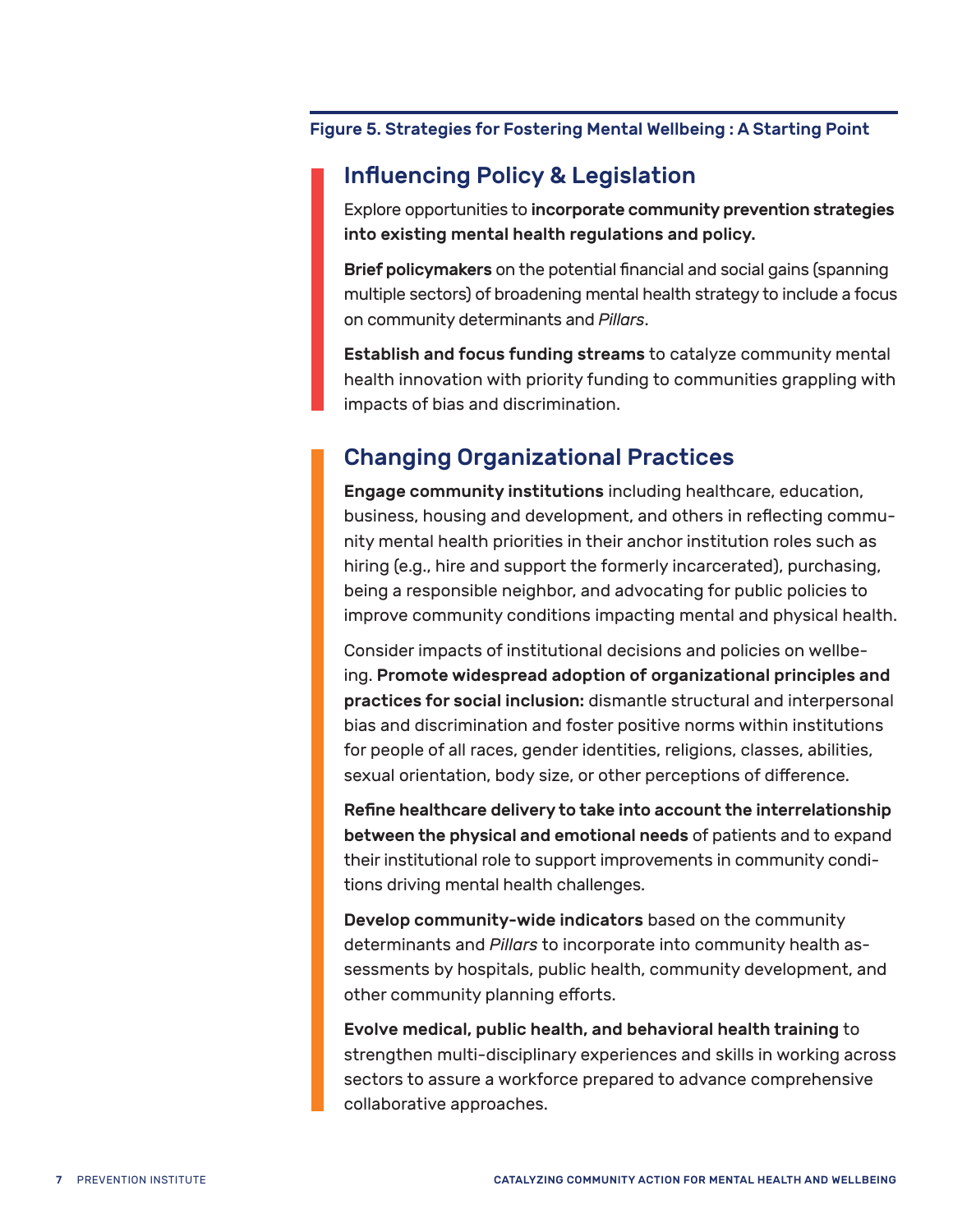#### Figure 5. Strategies for Fostering Mental Wellbeing : A Starting Point

### Fostering Coalitions & Networks

Convene philanthropies to discuss collaborative efforts to advance community-wide mental health opportunities, including supporting the development of a body of evidence-based, gender-responsive, community-wide interventions.

Convene thought leaders to explore the Pillars—the social/ emotional underpinnings of wellbeing. Develop common language, delineate the implications, and identify strategies that advance those elements.

Convene mental and behavioral health practitioners to discuss implications and opportunities to advance community prevention as a complement to treatment and early intervention strategies.

Engage community leaders in collaborations with the multiple sectors (including health, education, criminal justice, law enforcement, business, housing, and economic development) that most influence and are affected by mental health to explore strategies that advance community wellbeing.

# Educating Providers

Build capacity in the mental health, behavioral health, healthcare and public health fields to understand the intersection between mental and physical health and to undertake joint efforts to implement community-level prevention strategy that collectively advances mental and physical health.

Educate healthcare leadership, practitioners, and payers on the mental health elements of illness and injury and on the opportunity to advance prevention and healing by focusing on mind and body simultaneously.

Enrich peer networks with upstream community prevention knowledge and leverage their lived experience to serve as catalysts to advance improvements within community factors that impact mental health and wellbeing. Establish a community of practice and develop a leadership cadre for the peer networks.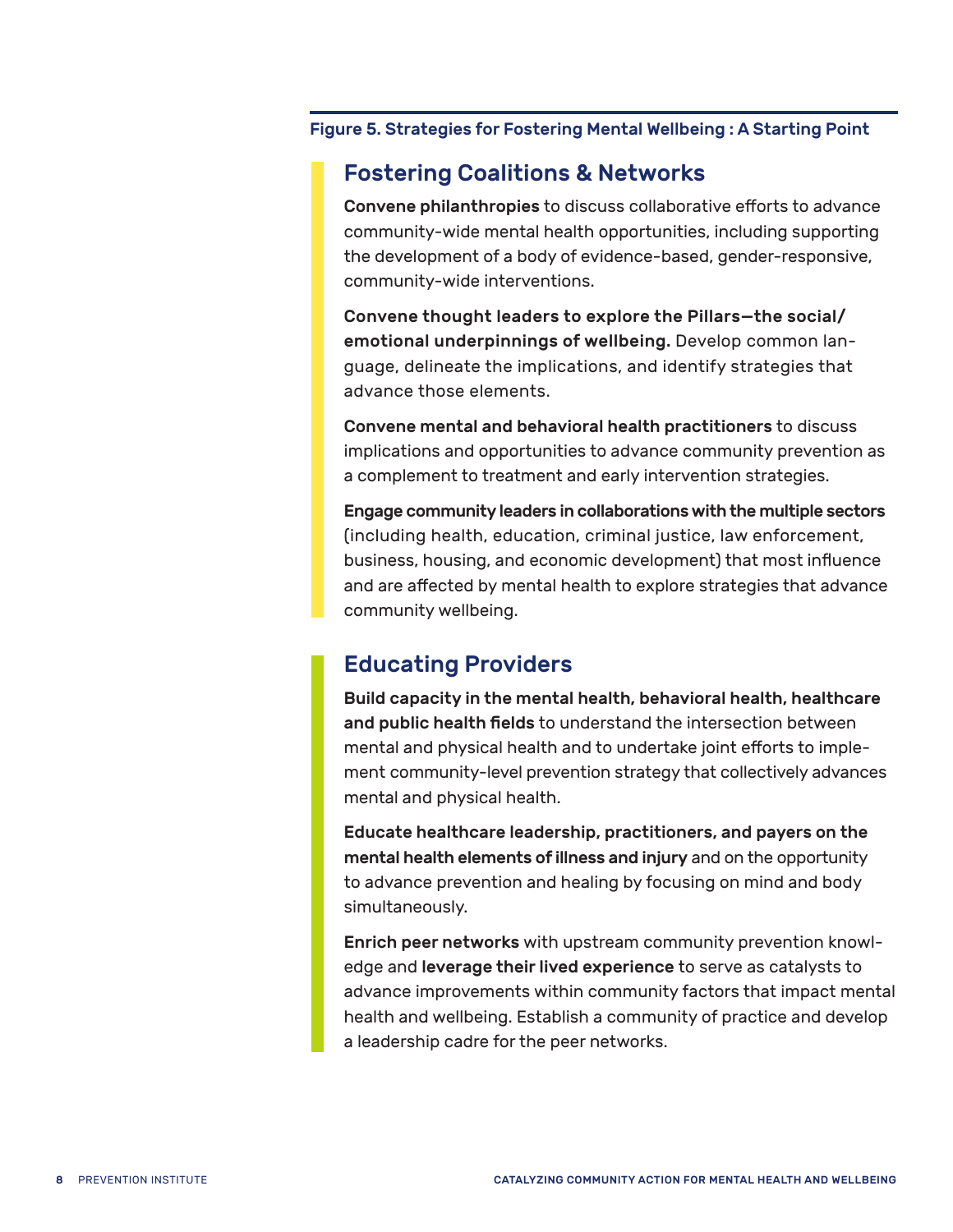#### Figure 5. Strategies for Fostering Mental Wellbeing : A Starting Point

# Promoting Community Education

Educate the general public about the interrelationship between physical and emotional health and foster understanding that the same kinds of conditions that advance physical health are also important for mental wellbeing (e.g., housing, safety, parks); describe the interrelationship among key social concerns including adverse childhood experiences, trauma, and diseases of despair, and the common solutions of fostering resilience and improved community conditions.

Conduct communications campaigns to reduce stigma and bias against mental health challenges and to reveal their damage; conduct a media campaign to emphasize the healing power of caring and social support, drawing on earlier models such as "friends can be good medicine."

Promote widespread understanding of the intersectionality of different forms of discrimination and institutionalized bias on the basis of race, gender identity, religion, class, ability, sexual orientation, nationality, body size, or other perceptions of difference. Advance understanding of the related inequities in community conditions that have huge negative mental health impacts and take proactive steps to reverse bias and support those harmed by it.

# Strengthening Individual Knowledge & Skills

Expand access and referrals for people facing mental and/or physical health challenges and their families to support groups that build coping skills and foster self-esteem.

Establish programs to strengthen coping skills (e.g., promote skills for communication and expression or for meditation and mindfulness in schools).

Build skills among community members to be able to advocate for policies, investments, and action that change community conditions to advance mental health and wellbeing.

The full paper is available at www.preventioninstitute.org/publications/back-to-our-roots.

For further information contact Sheila Savannah, Director, at sheila@preventioninstitute.org.